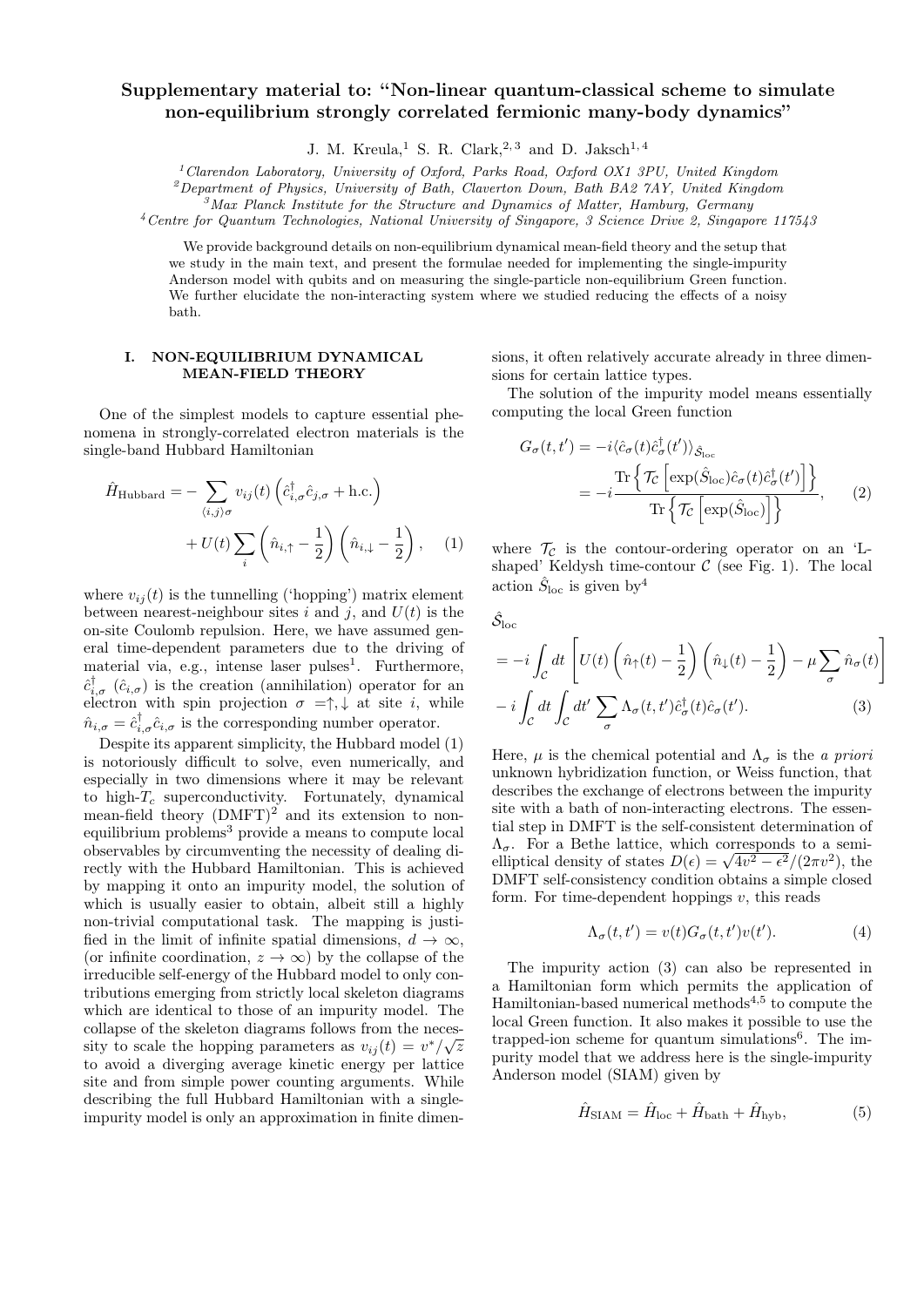

FIG. 1: Keldysh time-contour  $C$ . It consists of two real-time branches between an initial time  $t_0$  to final time  $t_{\text{max}}$ , and an imaginary-time branch from  $t_0$  to  $t_0 - i\beta$ , where  $\beta$  is the inverse temperature.

$$
\hat{H}_{\text{loc}} = -\mu \sum_{\sigma} \hat{n}_{\sigma} + U(t) \left( \hat{n}_{\uparrow} - \frac{1}{2} \right) \left( \hat{n}_{\downarrow} - \frac{1}{2} \right), \quad (6)
$$

$$
\hat{H}_{\rm hyb} = \sum_{p} \left( V_{p\sigma}(t) \hat{a}_{\sigma}^{\dagger} \hat{a}_{p\sigma} + \text{H.c.} \right), \tag{7}
$$

$$
\hat{H}_{\text{bath}} = \sum_{p,\sigma} \left[ \epsilon_{p\sigma}(t) - \mu \right] \hat{a}_{p\sigma}^{\dagger} \hat{a}_{p\sigma}, \tag{8}
$$

Here,  $\hat{a}^{\dagger}_{\sigma}$   $(\hat{a}_{\sigma})$  is the creation (annihilation) operator for the impurity orbital, and  $\hat{a}^{\dagger}_{p\sigma}$  ( $\hat{a}_{p\sigma}$ ) for a bath orbital p. Further,  $V_{p\sigma}(t)$  describes the hopping of electrons between the impurity and the bath, and  $\epsilon_{p\sigma}(t)$  denotes the energy of the bath orbital p.

The SIAM Hamiltonian (5) corresponds to the correct DMFT action (3) if the parameters  $V_{p\sigma}$  and  $\epsilon_{p\sigma}(t)$  are chosen such that the relation

$$
\Lambda_{\sigma}^{\text{SIAM}}(t, t') = \Lambda_{\sigma}(t, t') \tag{9}
$$

is valid on the whole Keldysh contour  $C$ . Here, the SIAM hybridization function has the expression $4$ 

$$
\Lambda_{\sigma}^{\text{SIAM}}(t, t') = \sum_{p} V_{p\sigma}(t) g_{p\sigma}(t, t') V_{p\sigma}(t')^*, \qquad (10)
$$

where

$$
g_{p\sigma}(t,t') = i \left[ f(\epsilon_{p\sigma}(0) - \mu) - \Theta_{\mathcal{C}}(t,t') \right] e^{-i \int_{\mathcal{C}} d\bar{t} \cdot (\epsilon_{p\sigma}(\bar{t}) - \mu)} \tag{11}
$$

is the non-interacting Green function for an isolated bath site, with  $f(\epsilon) = 1/(\exp(\beta \epsilon) + 1)$  denoting the Fermi distribution function and  $\Theta_{\mathcal{C}}(t, t')$  being the contour Heaviside function defined as

$$
\Theta_{\mathcal{C}}(t, t') = \begin{cases} 1 & \text{if } t \geq_{\mathcal{C}} t' \\ 0 & \text{else.} \end{cases}
$$
 (12)

An essential part of the Hamiltonian-based DMFT scheme is the determination of the parameters  $V_{p\sigma}(t)$ and  $\epsilon_{p\sigma}(t)$  for a given hybridization function  $\Lambda_{\sigma}(t, t')$ . In what follows, we will relax the spin index  $\sigma$  for the hybridization function since below we will be dealing with a spin-symmetric set-up where both contributions are identical.

For non-equilibrium problems, it is useful introduce two distinct baths, with each having their own corresponding hybridization function<sup>4</sup>. The first bath, with hybridization  $\Lambda_-,$  includes those sites that are coupled to the impurity at  $t = 0$ . Often this first bath vanishes as  $t \to \infty$ . The second bath,  $\Lambda_+$ , builds up as time evolves, i.e., couples additional bath sites to the impurity for times  $t > 0$ . We will consider a system with no initial correlations ( $\Lambda = 0$ ) in the next section, and focus only on the second bath, with Weiss function

$$
\Lambda_+(t,t') = \sum_p V_p^+(t)g_p(t,t')V_p^+(t')^*.
$$
 (13)

Since all imaginary-time components, which account for initial correlations, vanish for  $\Lambda_{+}$ , we set  $V_p^+(t=0) = 0$ for all bath sites that are included in  $\Lambda_{+}$ . The timedependence of the bath energies  $\epsilon_p(t)$  can be absorbed in the time dependence of the hoppings  $V_p^+(t)$ , meaning that we are free to choose the evolution<sup>4</sup>

$$
\epsilon_p(t) = \begin{cases} \epsilon_p(0) & \text{for } t = 0\\ \epsilon(\infty) & \text{for } t > 0 \end{cases},
$$
 (14)

where  $\epsilon(\infty)$  is a constant. Moreover, since  $\epsilon_n(0)$  is incorporated only in the Fermi functions  $f[\pm(\epsilon_p(0)-\mu)]$  for  $\Lambda^{}/_{+}$ , we can simply choose  $\epsilon_p(0)$  such that  $f(\epsilon_p(0) - \mu)$ is equal to 0 or 1. This is done in order to find a representation of the Weiss functions as

$$
-i\Lambda^{\leq}_+(t,t') = \sum_{p \in B_{\text{occ}}} V^+_p(t)V^+_p(t')^*, \tag{15}
$$

$$
i\Lambda^>_{+}(t,t') = \sum_{p \in B_{\text{empty}}} V^+_p(t)V^+_p(t')^*, \tag{16}
$$

in which  $B_{\rm occ}$  and  $B_{\rm empty}$  denote the sets of initially occupied and empty bath sites, respectively. Note that for a particle-hole symmetric system,  $\Lambda^{\leq}_+(t,t') = \Lambda^{\geq}_+(t,t')^*$ , which is satisfied if the occupied and empty bath sites come in pairs with complex conjugate hybridizations. Moreover, for a discretized time  $t_n = n \times \Delta t \in [0, N \times$  $\Delta t = t_{\text{max}}$ , we have, e.g.,

$$
(-i\Lambda^{\leq}_+)_{nn'} = -i\Lambda^{\leq}_+(t_n, t_{n'}) = \sum_{p \in B_{\text{occ}}} V_p^+(t_n) V_p^+(t_{n'})^*,
$$
\n(17)

which has the form of a Cholesky decomposition  $(-i\Lambda^{\leq}_{+}) = V V^{\dagger}$  where V is a lower triangular matrix, the pth column of which gives the time-dependent hybridization to the bath orbital  $p$ . The use of Cholesky decomposition to the determine the hybridizations from the Weiss function allows us to adopt a time-propagation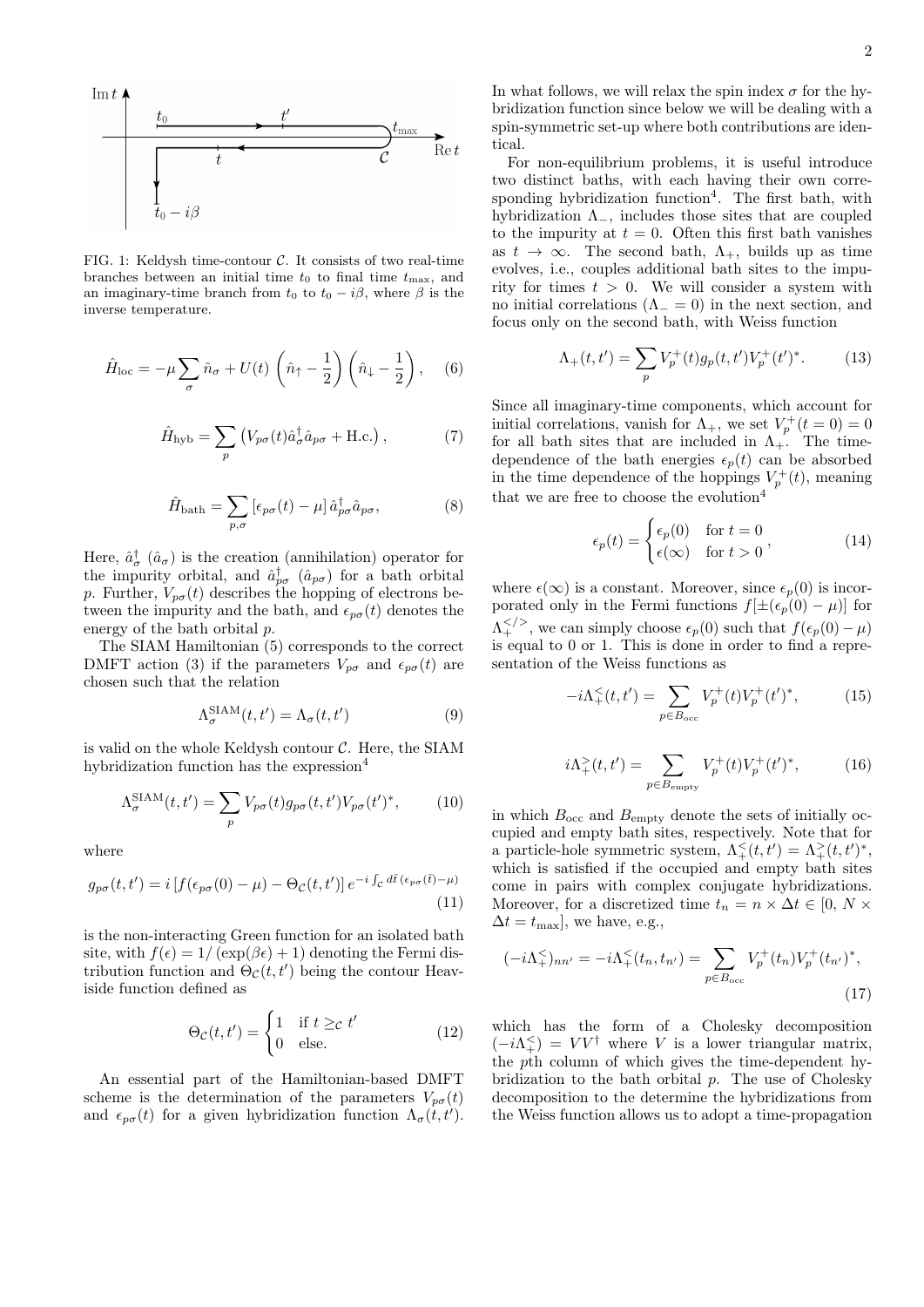scheme in which we do not update the whole Green and Weiss function matrices as time evolves but only the current time slice. In practice, since we only have a limited number of bath sites L, we employ an approximate representation of the Weiss function in which we obtain the evolution of the first  $L$  time-steps from the Cholesky decomposition, and for time steps greater than L we update a new column and row in the Weiss function matrix in a manner which minimizes the error in the approximate representation<sup>4</sup>. In the next section we present a test system and use the results of this section to determine the Weiss field self-consistently for the Hubbard model in an infinite-dimensional Bethe lattice.

#### II. THE SET-UP AND DMFT STEPS

We consider the time evolution of the infinitedimensional Hubbard model with constant on-site interaction U and time-dependent hopping  $v(t)^4$ . The hopping is turned on from the initial value  $v = 0$  (i.e., the atomic limit) to the final value  $v = v_0 = 1$ , which we use as the unit of energy, with the profile

$$
v(t) = \begin{cases} \frac{1}{2} \left[ 1 - \cos(\omega_0 t) \right] & \text{for } t < t_q \\ 1 & \text{for } t \ge t_q \end{cases},\tag{18}
$$

where  $\omega_0 = \pi/t_q$  and  $t_q > 0$  is a suitable quench time. In our simulations we use  $t_q = 0.25/v_0$ . We assume a zero temperature initial state in the paramagnetic phase in the half-filled Bethe lattice. We then map the Hubbard model onto a SIAM. Since  $v(t = 0) = 0$ ,  $\Lambda$  vanishes and the hybridization function is given by  $\Lambda = \Lambda_{+}$ . Since we have a spin- and a particle-hole symmetric system, the bath is represented with pairs of initially occupied and empty sites. We take the total number of bath sites to be  $L_{\text{bath}} = 2L$ , where L is the rank of the approximate representations of  $-i\Lambda^<$  and  $i\Lambda^>$ . The initial ground state of the SIAM has an equal number of empty and doubly occupied bath sites with energies  $\epsilon_{p\sigma} = 0$ , and singly-occupied impurity which is spin-mixed with density matrix  $\rho_0 = (|\uparrow\rangle\langle\uparrow| + |\downarrow\rangle\langle\downarrow|)/2$ . To account for occupation of the impurity site, we consider two subsystems  $\alpha$  and  $\beta$ , in which the impurity of the system  $\alpha$  ( $\beta$ ) is initially occupied by a single ↑-electron (↓-electron). We then compute two impurity Green functions  $G_{\text{imp},\sigma}^{\alpha}$ and  $G_{\text{imp},\sigma}^{\beta}$  the average of which yields the local lattice Green function

$$
G_{\text{loc},\sigma}(t,t') = \frac{1}{2} \left[ G_{\text{imp},\sigma}^{\alpha} + G_{\text{imp},\sigma}^{\beta} \right],\tag{19}
$$

after self-consistency has been reached. Since we are considering the Hubbard model in the Bethe lattice, the DMFT self-consistency condition is given by Eq. (4).

The non-equilibrium DMFT steps to compute the single-particle lattice Green function for a maximum simulation time  $t_{\text{max}} = N \times \Delta t$  are then the following:

- 1. Use the Cholesky decomposition for  $\Lambda_n$  to obtain the hopping parameters  $V_p(t)$  for the *n*th iteration.
- 2. Use exact diagonalization techniques to compute the impurity Green functions  $G_{\text{imp},\sigma}^s$  =  $\Theta_{\mathcal{C}}(t,t')G_{\text{imp},\sigma}^{s,>}(t,t') + \Theta_{\mathcal{C}}(t',t)G_{\text{imp},\sigma}^{s,<}(t,t')$  for  $s =$  $\alpha$  and  $s = \beta$ , where

$$
G_{\text{imp},\sigma}^{s,>}(t,t') = -i\langle \psi_0^s | \hat{U}(0,t)\hat{c}_{1\sigma} \hat{U}(t,t')\hat{c}_{1\sigma}^{\dagger} \hat{U}(t',0) | \psi_0^s \rangle,
$$
  
\n
$$
G_{\text{imp},\sigma}^{s,<}(t,t') = i\langle \psi_0^s | \hat{U}(0,t')\hat{c}_{1\sigma}^{\dagger} \hat{U}(t',t)\hat{c}_{1\sigma} \hat{U}(t,0) | \psi_0^s \rangle,
$$
  
\n
$$
\hat{U}(t,t') = \mathcal{T}e^{-i\int_{t'}^{t} d\tau \hat{H}_{\text{SIAM}}(\tau)}.
$$
\n(20)

Here,  $|\psi_0^s\rangle$  is the initial (pure) state for system s, and  $\mathcal T$  is the (usual) time-ordering operator. Use Eq. (19) to obtain the local lattice Green function  $G_n$ .

- 3. Use the DMFT self-consistency condition for the Bethe lattice  $\Lambda_{n+1}(t,t') = v(t)G_n(t,t')v(t')$  to obtain the hybridization function for the next iteration.
- 4. Go to step 1 and iterate the steps until convergence is reached. The convergence variable can be, e.g.,  $\max |V_p(t) - V_{p,\text{prev}}(t)|.$

From the lattice Green function we can obtain singleparticle observables. In addition to the Green function, in the time-evolution we can calculate the time-dependent double occupation  $\langle d(t)\rangle = \langle \hat{n}_{1\uparrow}\hat{n}_{1\downarrow}\rangle$  which is also averaged over the systems  $\alpha$  and  $\beta$ .

### III. JORDAN–WIGNER TRANSFORMATION APPLIED TO THE SINGLE-IMPURITY ANDERSON MODEL

The aim of the main article is to show how such DMFT steps as described above could be performed on a trapped-ion quantum computer in conjunction with a classical feedback loop. To this end, we must represent the SIAM Hamiltonian (5) with  $\mu = 0$  and  $\epsilon_{p\sigma} = 0$ in terms of spin operators that operate on the qubits. This is achieved via the Jordan–Wigner transformation, in which we map a string of  $N$  fermions onto a string of 2N qubits. The relation between the fermionic creation and annihilation operators and the spin operators reads

$$
\hat{a}_{p\downarrow}^{\dagger} = \hat{\sigma}_1^z \otimes \cdots \otimes \hat{\sigma}_{2p-2}^z \otimes \hat{\sigma}_{2p-1}^-, \tag{21}
$$

$$
\hat{a}_{p\uparrow}^{\dagger} = \hat{\sigma}_1^z \otimes \cdots \otimes \hat{\sigma}_{2p-1}^z \otimes \hat{\sigma}_{2p}^-, \tag{22}
$$

$$
\hat{a}_{p\sigma} = (\hat{a}_{p\sigma}^{\dagger})^{\dagger},\tag{23}
$$

where  $\hat{\sigma}^{\pm} = \frac{1}{2} (\hat{\sigma}^x \pm i \hat{\sigma}^y)$ , and  $\hat{\sigma}^x$ ,  $\hat{\sigma}^y$ , and  $\hat{\sigma}^z$  are the Pauli spin operators.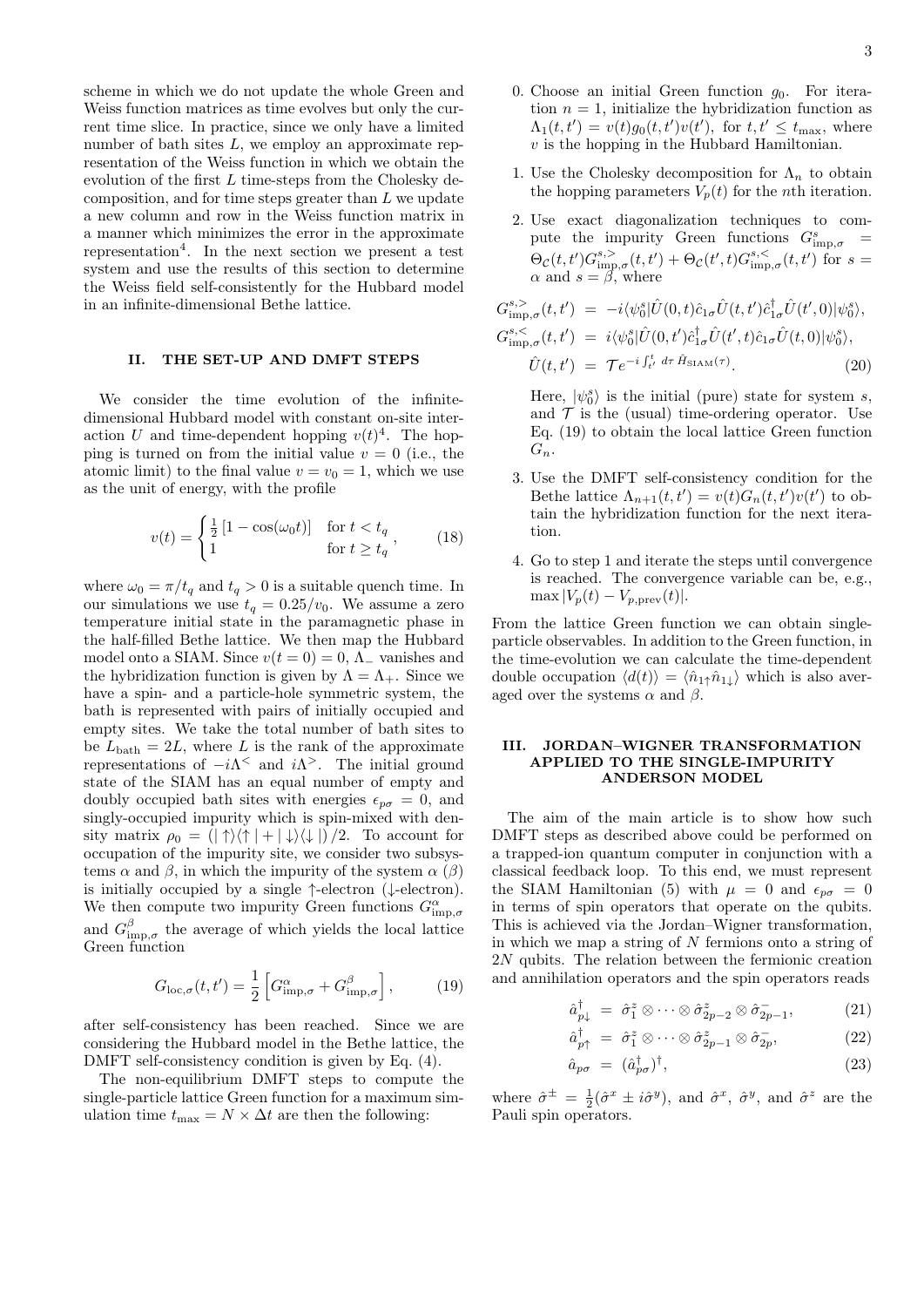We apply the transformations (21)-(23) to the SIAM Hamiltonian. The interaction term becomes

while the hybridization terms read

$$
U(t)\left(\hat{n}_{\uparrow} - \frac{1}{2}\right)\left(\hat{n}_{\downarrow} - \frac{1}{2}\right) = \frac{1}{4}U(t)\hat{\sigma}_{1}^{z} \otimes \hat{\sigma}_{2}^{z},\qquad(24)
$$

$$
V_{p\downarrow}\hat{a}_{1\downarrow}^{\dagger}\hat{a}_{p\downarrow} + \text{H.c.} = \frac{1}{2}\text{Re}(V_{p\downarrow})\left(\hat{\sigma}_1^x \otimes \hat{\sigma}_2^z \otimes \cdots \otimes \hat{\sigma}_{2p-2}^z \otimes \hat{\sigma}_{2p-1}^x + \hat{\sigma}_1^y \otimes \hat{\sigma}_2^z \otimes \cdots \otimes \hat{\sigma}_{2p-2}^z \otimes \hat{\sigma}_{2p-1}^y\right) + \frac{1}{2}\text{Im}(V_{p\downarrow})\left(\hat{\sigma}_1^y \otimes \hat{\sigma}_2^z \otimes \cdots \otimes \hat{\sigma}_{2p-2}^z \otimes \hat{\sigma}_{2p-1}^x - \hat{\sigma}_1^x \otimes \hat{\sigma}_2^z \otimes \cdots \otimes \hat{\sigma}_{2p-2}^z \otimes \hat{\sigma}_{2p-1}^y\right),
$$
(25)

$$
V_{p\uparrow}\hat{a}_{1\uparrow}^{\dagger}\hat{a}_{p\uparrow} + \text{H.c.} = \frac{1}{2}\text{Re}(V_{p\uparrow}) \left(\hat{\sigma}_2^x \otimes \hat{\sigma}_3^z \otimes \cdots \otimes \hat{\sigma}_{2p-1}^z \otimes \hat{\sigma}_{2p}^x + \hat{\sigma}_2^y \otimes \hat{\sigma}_3^z \otimes \cdots \otimes \hat{\sigma}_{2p-1}^z \otimes \hat{\sigma}_{2p}^y\right) + \frac{1}{2}\text{Im}(V_{p\uparrow}) \left(\hat{\sigma}_2^y \otimes \hat{\sigma}_3^z \otimes \cdots \otimes \hat{\sigma}_{2p-1}^z \otimes \hat{\sigma}_2^x - \hat{\sigma}_2^x \otimes \hat{\sigma}_3^z \otimes \cdots \otimes \hat{\sigma}_{2p-1}^z \otimes \hat{\sigma}_{2p}^y\right).
$$
(26)

In order to implement the time-evolution operator in an experiment, we use the Trotter decomposition

$$
e^{-i\delta t \sum_{j=1}^{N} \hat{h}_j} \approx \prod_{j=1}^{N} e^{-i\delta t \hat{h}_j}, \qquad (27)
$$

in which each of the terms on the right hand side can be implemented with the help of Mølmer–Sørensen gates and local and global rotations, as described in the next section.

## IV. IMPLEMENTING THE SIAM HAMILTONIAN WITH MØLMER–SØRENSEN **GATES**

Each exponent that consists of tensor products of  $k$ Pauli operators can be implemented (up to local rotations) with a Mølmer–Sørensen gate acting on the k qubits, one local gate acting on a single qubit, and the inverse Mølmer–Sørensen gate7,8. For example, we have the decomposition

$$
\hat{U} = \hat{U}_{\text{MS}}^{1,k} \left( -\frac{\pi}{2}, 0 \right) \hat{U}_{1,\text{loc}}(\phi) \hat{U}_{\text{MS}}^{1,k} \left( \frac{\pi}{2}, 0 \right)
$$
\n
$$
= \exp \left( i \phi \sigma_1^z \otimes \sigma_2^x \otimes \sigma_3^x \otimes \cdots \otimes \sigma_k^x \right), \tag{28}
$$

where the Mølmer–Sørensen gate is given by

$$
\hat{U}_{\text{MS}}^{l,m}(\theta,\phi) = \exp\left[-i\frac{\theta}{4}\left(\cos\phi \,\hat{S}_x + \sin\phi \hat{S}_y\right)^2\right],\tag{29}
$$

with  $\hat{S}_{x,y} = \sum_{j=l}^{m} \hat{\sigma}_j^{x,y}$ . The local gate in Eq. (28) reads

$$
\hat{U}_{j,\text{loc}}(\phi) = \begin{cases}\n\exp(-i\phi\sigma_j^z) & \text{for } k = 4n - 1 \\
\exp(i\phi\sigma_j^z) & \text{for } k = 4n + 1 \\
\exp(-i\phi\sigma_j^y) & \text{for } k = 4n - 2\n\end{cases}, \quad n \in \mathbb{N},
$$
\n
$$
\exp(i\phi\sigma_j^y) & \text{for } k = 4n
$$
\n(30)

To implement a string of  $\hat{\sigma}^y$  gates instead of  $\hat{\sigma}^x$ , we use a different Mølmer–Sørensen gate, yielding the decomposition

$$
\hat{U} = \hat{U}_{\text{MS}}^{1,k} \left( -\frac{\pi}{2}, \frac{\pi}{2} \right) \hat{U}_{1,\text{loc}}(\phi) \hat{U}_{\text{MS}}^{1,k} \left( \frac{\pi}{2}, \frac{\pi}{2} \right) \n= \exp\left(i\phi \sigma_1^z \otimes \sigma_2^y \otimes \sigma_3^y \otimes \cdots \otimes \sigma_k^y \right),
$$
\n(31)

with the local gate

$$
\hat{U}_{j,\text{loc}}(\phi) = \begin{cases}\n\exp(-i\phi\sigma_j^z) & \text{for } k = 4n - 1 \\
\exp(i\phi\sigma_j^z) & \text{for } k = 4n + 1 \\
\exp(i\phi\sigma_j^x) & \text{for } k = 4n - 2\n\end{cases}, \quad n \in \mathbb{N}.
$$
\n
$$
\exp(-i\phi\sigma_j^x) \quad \text{for } k = 4n
$$
\n(32)

Any of the gates from Eqs. (25) and (26) can be obtained from Eqs. (28) and (31) by applying additional local rotations. For instance,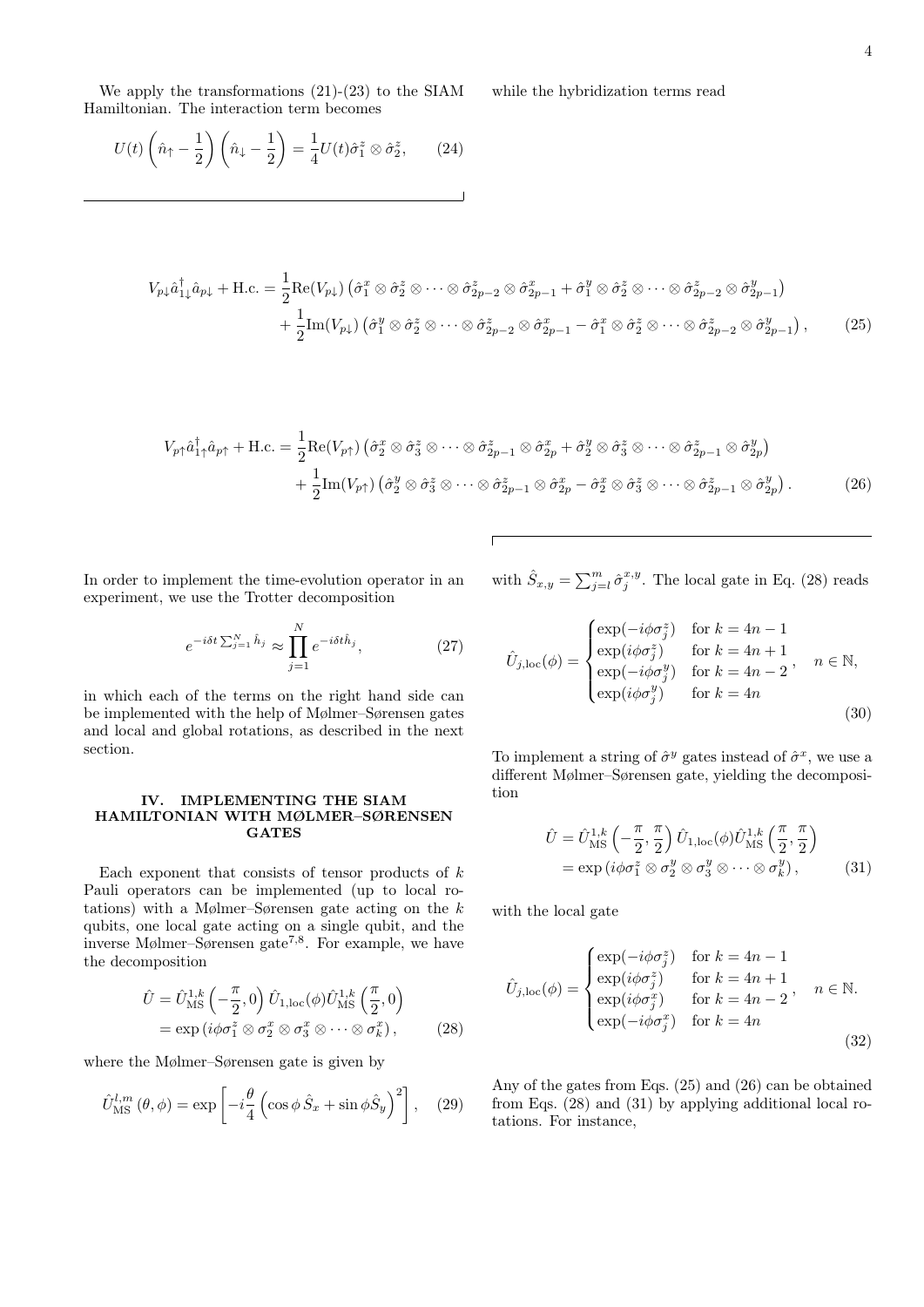$$
\exp\left(i\phi\hat{\sigma}_2^x \otimes \hat{\sigma}_3^z \otimes \cdots \otimes \hat{\sigma}_{2p-1}^z \otimes \hat{\sigma}_{2p}^x\right) = \exp\left(i\frac{\pi}{4}\sum_{j=4}^{2p-1} \hat{\sigma}_j^y\right)\hat{U}_{\text{MS}}^{2,2p}\left(-\frac{\pi}{2},0\right)\hat{U}_{3,\text{loc}}(\phi)\hat{U}_{\text{MS}}^{2,2p}\left(\frac{\pi}{2},0\right)\exp\left(-i\frac{\pi}{4}\sum_{j=4}^{2p-1} \hat{\sigma}_j^y\right),\tag{33}
$$

where  $\hat{U}_{3,\text{loc}}(\phi) = \exp(-i\phi \hat{\sigma}_3^z)$  for even p, and  $\hat{U}_{3,\text{loc}}(\phi) = \exp(i\phi \hat{\sigma}_3^z)$  for odd p, with  $\phi = -\frac{1}{2}\delta t \text{Re}(V_{p\uparrow})$ . Similarly, e.g.,

$$
\exp\left(i\phi\hat{\sigma}_{1}^{x}\otimes\hat{\sigma}_{2}^{z}\otimes\cdots\otimes\hat{\sigma}_{2p-2}^{z}\otimes\hat{\sigma}_{2p-1}^{y}\right) \n= \exp\left(i\frac{\pi}{4}\hat{\sigma}_{1}^{z}\right)\exp\left(-i\frac{\pi}{4}\sum_{j=3}^{2p-2}\hat{\sigma}_{j}^{y}\right)\hat{U}_{\text{MS}}^{1,2p-1}\left(-\frac{\pi}{2},\frac{\pi}{2}\right)\hat{U}_{2,\text{loc}}(\phi)\hat{U}_{\text{MS}}^{1,2p-1}\left(\frac{\pi}{2},\frac{\pi}{2}\right)\exp\left(i\frac{\pi}{4}\sum_{j=3}^{2p-2}\hat{\sigma}_{j}^{y}\right)\exp\left(-i\frac{\pi}{4}\hat{\sigma}_{1}^{z}\right),\tag{34}
$$

where  $\hat{U}_{2,\text{loc}}(\phi) = \exp(-i\phi \hat{\sigma}_2^z)$  for even p, and  $\hat{U}_{2,\text{loc}}(\phi) = \exp(i\phi \hat{\sigma}_2^z)$  for odd p, with  $\phi = \frac{1}{2}\delta t \text{Im}(V_{p\downarrow})$ .

#### V. MEASURING THE LOCAL GREEN **FUNCTION**

An essential part of the scheme is the determination of the local non-equilibrium Green function. In this section, we propose an experimental scheme to measure it with trapped ions. We again apply the Jordan–Wigner transformations on the  $\hat{c}$ -operators and obtain the following expressions for the different components of the Green function

$$
G_{1\uparrow}^{s,>} (t, t') = -\frac{i}{4} \Big( \langle \psi_0^s | \hat{U}(0, t) (\hat{\sigma}_1^z \otimes \hat{\sigma}_2^x) \hat{U}(t, t') (\hat{\sigma}_1^z \otimes \hat{\sigma}_2^x) \hat{U}(t', 0) | \psi_0^s \rangle - i \langle \psi_0^s | \hat{U}(0, t) (\hat{\sigma}_1^z \otimes \hat{\sigma}_2^x) \hat{U}(t, t') (\hat{\sigma}_1^z \otimes \hat{\sigma}_2^y) \hat{U}(t', 0) | \psi_0^s \rangle + i \langle \psi_0^s | \hat{U}(0, t) (\hat{\sigma}_1^z \otimes \hat{\sigma}_2^y) \hat{U}(t, t') (\hat{\sigma}_1^z \otimes \hat{\sigma}_2^x) \hat{U}(t', 0) | \psi_0^s \rangle + \langle \psi_0^s | \hat{U}(0, t) (\hat{\sigma}_1^z \otimes \hat{\sigma}_2^y) \hat{U}(t, t') (\hat{\sigma}_1^z \otimes \hat{\sigma}_2^y) \hat{U}(t', 0) | \psi_0^s \rangle \Big),
$$
\n(35)

$$
G_{1\downarrow}^{s,>} (t, t') = -\frac{i}{4} \Big( \langle \psi_0^s | \hat{U}(0, t) \hat{\sigma}_1^x \hat{U}(t, t') \hat{\sigma}_1^x \hat{U}(t', 0) | \psi_0^s \rangle - i \langle \psi_0^s | \hat{U}(0, t) \hat{\sigma}_1^x \hat{U}(t, t') \hat{\sigma}_1^y \hat{U}(t', 0) | \psi_0^s \rangle + i \langle \psi_0^s | \hat{U}(0, t) \hat{\sigma}_1^y \hat{U}(t, t') \hat{\sigma}_1^x \hat{U}(t', 0) | \psi_0^s \rangle + \langle \psi_0^s | \hat{U}(0, t) \hat{\sigma}_1^y \hat{U}(t, t') \hat{\sigma}_1^y \hat{U}(t', 0) | \psi_0^s \rangle \Big), \tag{36}
$$

$$
G_{1\uparrow}^{s,<}(t,t') = \frac{i}{4} \Big( \langle \psi_0^s | \hat{U}(0,t') (\hat{\sigma}_1^z \otimes \hat{\sigma}_2^x) \hat{U}(t',t) (\hat{\sigma}_1^z \otimes \hat{\sigma}_2^x) \hat{U}(t,0) | \psi_0^s \rangle + i \langle \psi_0^s | \hat{U}(0,t') (\hat{\sigma}_1^z \otimes \hat{\sigma}_2^x) \hat{U}(t',t) (\hat{\sigma}_1^z \otimes \hat{\sigma}_2^y) \hat{U}(t,0) | \psi_0^s \rangle - i \langle \psi_0^s | \hat{U}(0,t') (\hat{\sigma}_1^z \otimes \hat{\sigma}_2^y) \hat{U}(t',t) (\hat{\sigma}_1^z \otimes \hat{\sigma}_2^x) \hat{U}(t,0) | \psi_0^s \rangle + \langle \psi_0^s | \hat{U}(0,t') (\hat{\sigma}_1^z \otimes \hat{\sigma}_2^y) \hat{U}(t',t) (\hat{\sigma}_1^z \otimes \hat{\sigma}_2^y) \hat{U}(t,0) | \psi_0^s \rangle \Big),
$$
\n(37)

$$
G_{1\downarrow}^{s,<}(t,t') = \frac{i}{4} \Big( \langle \psi_0^s | \hat{U}(0,t') \hat{\sigma}_1^x \hat{U}(t',t) \hat{\sigma}_1^x \hat{U}(t,0) | \psi_0^s \rangle + i \langle \psi_0^s | \hat{U}(0,t') \hat{\sigma}_1^x \hat{U}(t',t) \hat{\sigma}_1^y \hat{U}(t,0) | \psi_0^s \rangle - i \langle \psi_0^s | \hat{U}(0,t') \hat{\sigma}_1^y \hat{U}(t',t) \hat{\sigma}_1^x \hat{U}(t,0) | \psi_0^s \rangle + \langle \psi_0^s | \hat{U}(0,t') \hat{\sigma}_1^y \hat{U}(t',t) \hat{\sigma}_1^y \hat{U}(t',0) | \psi_0^s \rangle \Big),
$$
(38)

In Eqs. (35)-(38), all time-evolution operators  $\hat{U}(t,0)$ , etc, correspond to a sequence of quantum gates obtained in the previous section.

introduce a probe qubit  $9$  which we couple to the system of interest. We assume that the probe qubit is prepared in the pure state  $|0\rangle$ , yielding the total density operator  $\hat{\rho}_{\text{tot}} = \hat{\rho}_{\text{sys}} \otimes |0\rangle\langle 0|.$  The combined system is then run

To measure each of the summands in Eqs. (35)-(38), we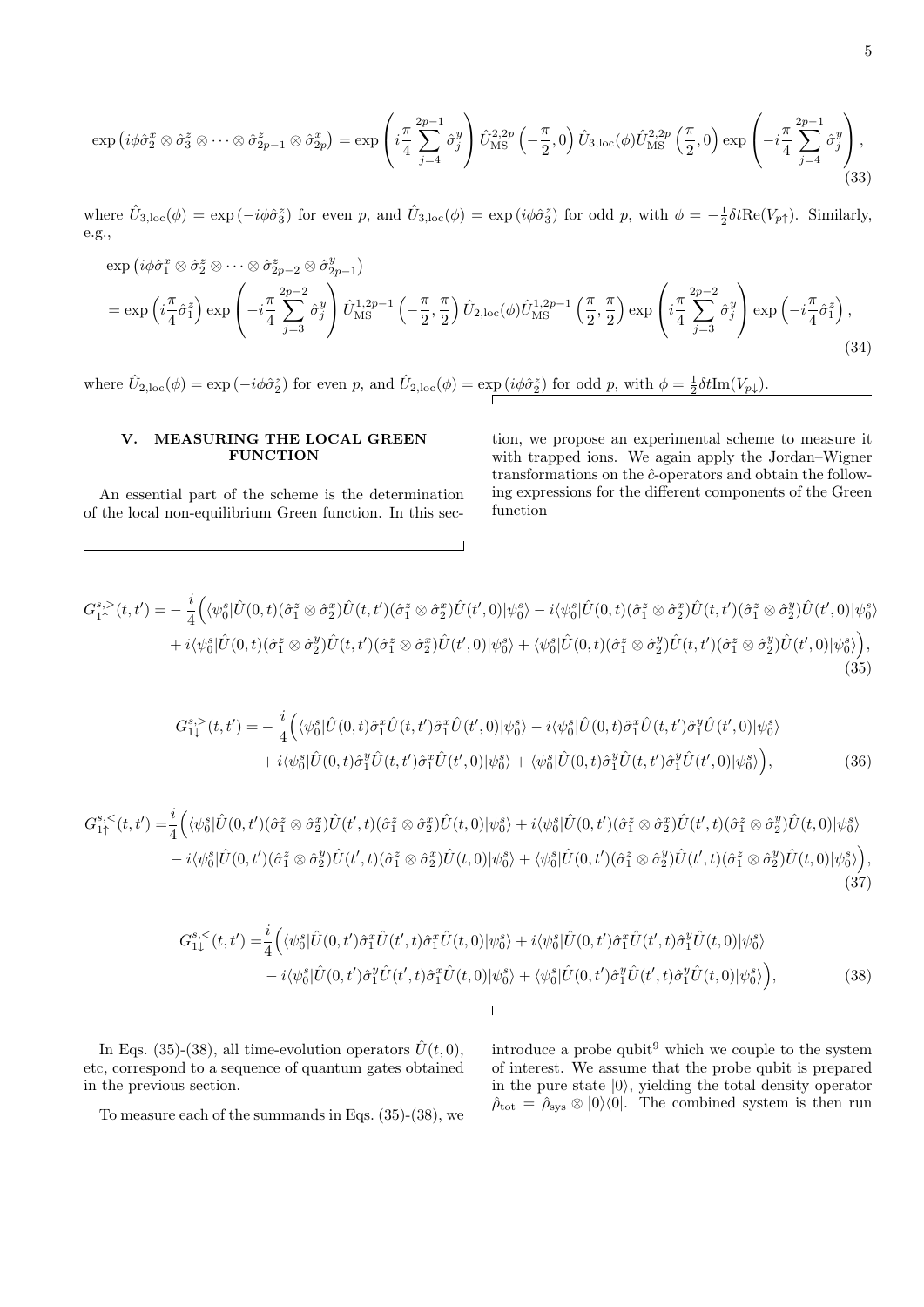through a Ramsey interferometer sequence described by a quantum circuit in which we first apply a Hadamard gate  $\hat{\sigma}_H$  ( $\pi/2$  pulse) on the probe qubit, followed by unitary evolution of the system of interest, followed by a controlled application of Pauli gates, evolution up to the final time, another controlled application of Pauli gates, and ending with another Hadamard gate on the probe qubit (see Fig. 2 of the main text). The output state of the qubit at the end of the Ramsey sequence is given by

$$
\hat{\rho}_{\text{probe}} = \text{Tr}_{\text{sys}} \left[ \hat{\sigma}_H \hat{T} \hat{\sigma}_H \hat{\rho}_{\text{tot}} \hat{\sigma}_H \hat{T}^\dagger \hat{\sigma}_H \right] \n= \frac{1 + \text{Re}[F(t, t')] }{2} |0\rangle\langle 0| - i \frac{\text{Im}[F(t, t')] }{2} |0\rangle\langle 1| \n+ i \frac{\text{Im}[F(t, t')] }{2} |1\rangle\langle 0| + \frac{1 - \text{Re}[F(t, t')] }{2} |1\rangle\langle 1|, \tag{39}
$$

where  $F(t,t') = \text{Tr}_{\text{sys}} \left[ \hat{T}_1^{\dagger}(t) \hat{T}_0(t,t') \hat{\rho}_{\text{sys}} \right]$  corresponds to one of the summands in Eqs.  $(35)-(38)$ . Here, the unitary operators  $\hat{T}_0(t,t') = \langle 0|\hat{T}|0\rangle = \hat{U}(t,t')\hat{\sigma}\hat{U}(t',0)$  and  $\hat{T}_1(t) = \langle 1|\hat{T}|1\rangle = \hat{\sigma}'\hat{U}(t,0)$ , in which  $\hat{\sigma}$  and  $\hat{\sigma}'$  are Pauli operators or tensor products of Pauli operators according to Eqs. (35)-(38), act only on the system and not on the probe qubit. For example, the network in Fig. 2 of the main text corresponds to the case  $\hat{\sigma} = \hat{\sigma}_1^z \otimes \hat{\sigma}_2^x$  and  $\hat{\sigma}' = \hat{\sigma}_1^z \otimes \hat{\sigma}_2^y$ . Note that

$$
\hat{\rho}_{\text{probe}} = \frac{1}{2} \left( \hat{I} + \text{Re}[F(t, t')] \hat{\sigma}_z + \text{Im}[F(t, t')] \hat{\sigma}_y \right), \quad (40)
$$

where  $\hat{I}$  is the identity operator, so that we have

$$
\text{Tr}_{\text{probe}}\left[\hat{\rho}_{\text{probe}}\hat{\sigma}_{z}\right] = \text{Re}[F(t, t')],\tag{41}
$$

and

$$
\text{Tr}_{\text{probe}}\left[\hat{\rho}_{\text{probe}}\hat{\sigma}_{y}\right] = \text{Im}[F(t, t')],\tag{42}
$$

which are then experimentally measurable quantities.

To give a rough estimate on the number of measurements required in an experiment, we consider the probe to be in the superposition  $\frac{1}{\sqrt{2}}$  $\overline{\overline{2}}\left( \left| 0 \right\rangle + \left| 1 \right\rangle \right)$  which is the state with maximal uncertainty in the measurement outcome. Thus, the measurement of the  $\sigma^z$  component yields either  $-1$  or  $+1$  with probability  $\frac{1}{2}$ . This random variable then follows a two-point distribution with parameters  $p = 0.5$ ,  $q = 1 - p = 0.5$ , and variance  $\sigma^2 = 1$ . The mean of the  $\sigma^z$  component in this state is zero. To obtain this mean  $\sigma^2$  component in this state is zero. To obtain this mean<br>with a standard error of the mean  $\epsilon = \sigma/\sqrt{n}$  requires  $n = \sigma^2/\epsilon^2$  projective measurements for each contribution to the Green function. For example for  $\epsilon = 0.02$  we would need about  $2 \times 2 \times 2 \times 4 \times 2 \times 2500 = 160000$  [2 systems ( $\alpha$ ) and  $\beta$ ), 2 spins, lesser and greater Green function, 4 terms per Green function, 2 expectation values to be measured, and 2 500 measurements for each expectation value] measurements per time step, and this number scales quadratically with the number of points in the time grid. However, if we consider a spin-symmetric system as above,

where we have the symmetries  $G_{1\sigma}^{\alpha(\beta),}=G_{1\bar{\sigma}}^{\beta(\alpha),},$ we only need to measure half of the Green functions above. Note that all measurements can be done in parallel.

# VI. OUTLINE OF THE CLASSICAL SIMULATIONS OF THE HYBRID DEVICE

We perform classical simulations of the single-qubit interferometer described in the previous section. In the actual hybrid device, the single-qubit interferometry would be done experimentally, and here we try to mimic the experimental procedure.

We consider the first  $L$  time steps, where  $L$  is the half the number of bath sites. We first obtain some initial guess hybridization parameters  $V_{p\sigma}^{(0)}(t)$ , where  $t = 0, \Delta t, \ldots, L\Delta$ . Using  $V_{p\sigma}^{(0)}(t)$  we construct *imperfect* quantum gates  $\hat{U}_{\text{rot}}(\varphi + \epsilon)$  and  $\hat{U}_{\text{MS}}^{l,m}$  ( $\theta + \epsilon_{\text{MS1}}, \phi + \epsilon_{\text{MS2}}$ ), where  $\epsilon$ ,  $\epsilon_{\text{MS1}}$ , and  $\epsilon_{\text{MS2}}$  are normally distributed random variables with zero mean and standard deviations  $\sigma$ ,  $\sigma$ <sub>MS1</sub>, and  $\sigma$ <sub>MS2</sub>, respectively. These quantum gates yield the Trotterized unitary evolution operator  $\hat{U}(t, t'),$ where  $t, t' = 0, \Delta t, \ldots, L\Delta$ . We use this evolution operator to compute the  $(t = m\Delta t, t' = n\Delta t)$ -point  $(m, n \leq L)$ of  $F(t, t')$  from  $\text{Tr}_{\text{probe}}(\hat{\rho}_{\text{probe}}\hat{\sigma}_z)$  and  $\text{Tr}_{\text{probe}}(\hat{\rho}_{\text{probe}}\hat{\sigma}_y)$  as explained in the previous section, and we average the results over several realizations to gather error statistics. After going through all the possible combinations of the controlled  $\hat{\sigma}_1^x$   $(\hat{\sigma}_1^z \otimes \hat{\sigma}_2^x)$  and  $\hat{\sigma}_1^y$   $(\hat{\sigma}_1^z \otimes \hat{\sigma}_2^y)$  gates according to Eqs. (35)-(38), we obtain  $\tilde{G}_{\downarrow(\uparrow)}(t = m\Delta t, t' = n\Delta t)$ .

However, we interpret the computation of the point  $(t = m\Delta t, t' = n\Delta t)$  as a measurement which collapses the state of the system, and we cannot store any information of the state at this time instant in memory, since we don't want to re-use any of the obtained wave functions later to avoid correlating the errors between different points in the Green function. We compute these points from independent realizations instead. This way we make our classical simulations to follow what one would do in an experiment. This means that in order to compute another point  $(t = (m + 1)\Delta t, t' = n\Delta t)$  or  $(t = m\Delta t, t' = (n + 1)\Delta t)$ , we have to propagate again from the origin  $(t = 0, t' = 0)$  to the desired point and again average over several realizations. This procedure is repeated until we have obtained all the points of  $G_{\sigma}(t, t')$ until  $(t = L\Delta t, t' = L\Delta t)$ . This concludes the 'experimental', or quantum, part of the first  $L$  time steps in the first iteration of the DMFT self-consistency loop.

The obtained  $G_{\sigma}(t,t')$  is then used in the classical computer to produce the hybridization function  $\Lambda_{\sigma}(t,t') = v(t) \overline{G}_{\sigma}(t,t') v(t')$ ). In the first L time steps, we have enough parameters to do a Cholesky decomposition of  $\Lambda_{\sigma}(t,t')$  to obtain new hybridizations  $V_{p\sigma}^{(1)}(t)$ , which are used for updating  $\hat{U}_{\text{rot}}(\varphi + \epsilon)$  and  $\hat{U}_{\text{MS}}^{l,m}$  ( $\theta + \epsilon_{\text{MS1}}, \phi + \epsilon_{\text{MS2}}$ ). This begins the second iteration of the DMFT self-consistency loop where use the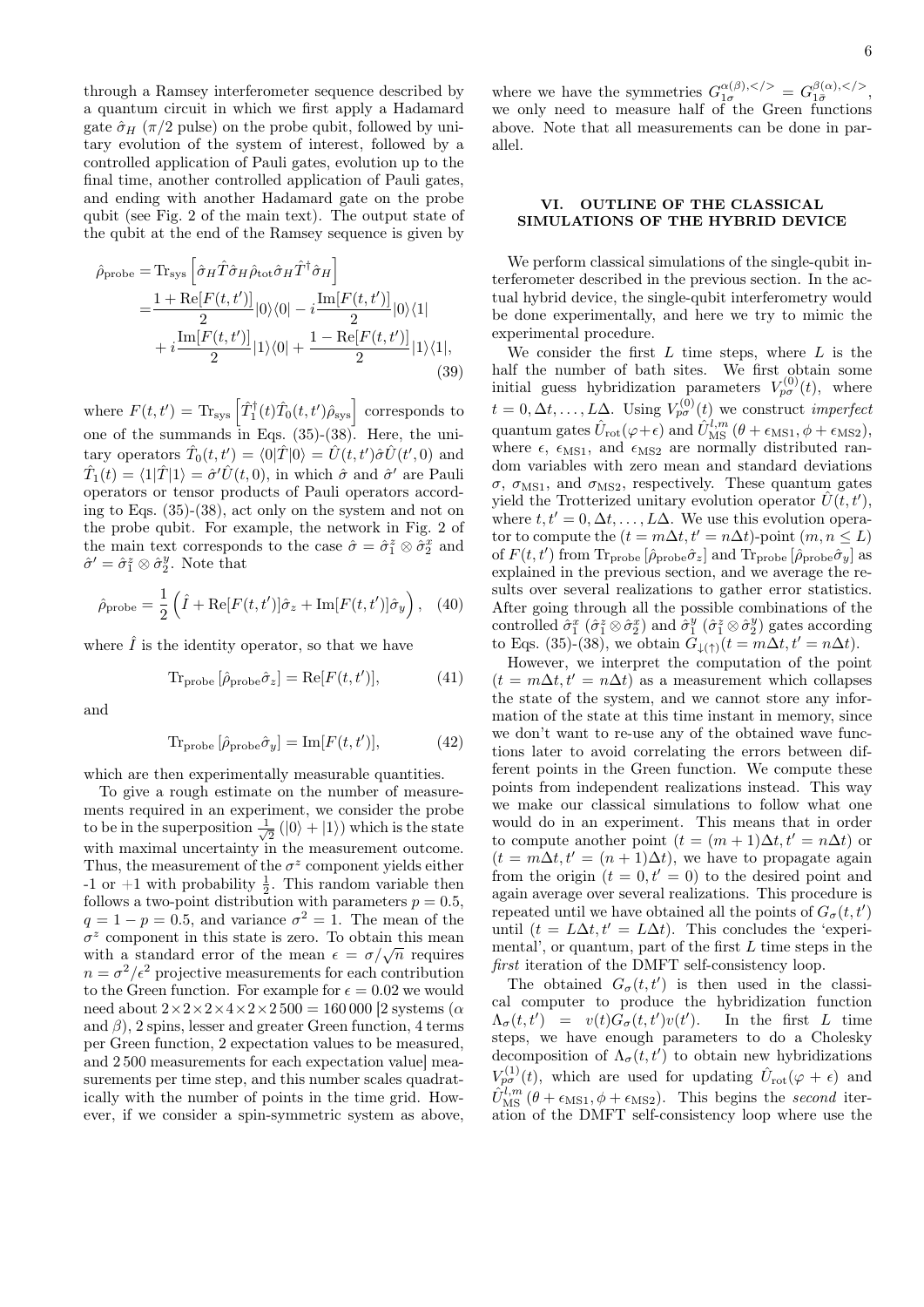updated quantum gates to again 'measure'  $G_{\sigma}(t, t')$  using the steps described above, always starting from the origin to compute one point in the time grid and averaging over several realizations. This non-linear process of 'measuring'  $G_{\sigma}(t, t')$  and using Cholesky decomposition of  $\Lambda_{\sigma}(t,t')$  to update  $V_{p\sigma}(t)$  is repeated until  $|V_{p\sigma}^{(n)}(t) - V_{p\sigma}^{(n-1)}(t)| < \delta$  where  $\delta$  is a predetermined error threshold.

For the time steps  $L + 1, ..., N$  with  $t_{\text{max}} = N\Delta t$ , we adopt the 'time slicing' scheme of Ref.<sup>4</sup>, where we iterate one time step  $M > L$  to self-consistency before moving to  $M + 1$ . In the classical part of the hybrid device, we utilize a simple minimizer step<sup>4</sup> to update only  $V_{p\sigma}(M\Delta t)$  while keeping the previously obtained  $V_{p\sigma}(K\Delta t)$  ( $K < M$ ) fixed. However, again when we want to reach the Mth time step in the time grid, we have to start propagating from the origin.

Mimicking the experiment to this level makes our classical simulation very difficult. Thus, our simulations are limited to small system sizes and relatively short time scales.

## VII. NON-INTERACTING SYSTEM AND ERROR CORRECTION

The non-interacting impurity system comprises of SIAM Hamiltonian (5) with  $U = 0$ . We take each bath site as being independently coupled to a thermal reservoir to which it can incoherently exchange electrons with. This is described within the quantum master equation approach where the density operator  $\hat{\rho}(t)$  of the full system obeys

$$
\frac{\mathrm{d}}{\mathrm{d}t}\hat{\rho}(t) = -i[\hat{H}_{\text{SIAM}}, \hat{\rho}(t)] \n+ \sum_{p>0,\sigma} \Gamma_p^{\top} [2\hat{c}_{p\sigma}\hat{\rho}(t)\hat{c}_{p\sigma}^{\dagger} - \hat{\rho}(t)\hat{c}_{p\sigma}^{\dagger}\hat{c}_{p\sigma} - \hat{c}_{p\sigma}^{\dagger}\hat{c}_{p\sigma}\hat{\rho}(t)] \n+ \sum_{p>0,\sigma} \Gamma_p^{\dagger} [2\hat{c}_{p\sigma}^{\dagger}\hat{\rho}(t)\hat{c}_{p\sigma} - \hat{\rho}(t)\hat{c}_{p\sigma}\hat{c}_{p\sigma}^{\dagger} - \hat{c}_{p\sigma}\hat{c}_{p\sigma}^{\dagger}\hat{\rho}(t)],
$$

where  $\Gamma_p^{\pm}$  are the rates of electron ejection (-) and injection  $\left(\begin{array}{cc} p \\ + \end{array}\right)$  to bath site p. In the case of no impurity coupling  $V_{p\sigma}(t) = 0$  the noise on each bath site will drive their occupancies to a steady-state value of  $n_p(\infty) = \Gamma_p^+ / (\Gamma_p^- + \Gamma_p^+).$ 

Since this model is non-interacting and has Lindblad noise terms which are linear in the electron creation and annihilation operators the master equation can be solved exactly using the so-called super-fermion formalism<sup>10</sup>. Here we use this approach to compute the impurity single-particle Green functions

$$
G_{\sigma}^{>}(t, t') = i \text{Tr}[\hat{\rho}_0 \hat{c}_{1\sigma}^{\dagger}(t') \hat{c}_{1\sigma}(t)],
$$
  
\n
$$
G_{\sigma}^{<}(t, t') = -i \text{Tr}[\hat{\rho}_0 \hat{c}_{1\sigma}(t) \hat{c}_{1\sigma}^{\dagger}(t')],
$$

for this system given an initial density operator  $\hat{\rho}_0$ . We focused on a quench of the Hubbard hopping parameter  $v(t)$  given by Eq. (18). The initial density operator  $\hat{\rho}_0$  was again chosen to model a  $T = 0$  half-filled paramagnetic phase<sup>4</sup>, where  $\mu = 0$ , with the impurity being in a singly occupied spin-mixed state  $\frac{1}{2}(|\uparrow\rangle\langle\uparrow|+|\downarrow\rangle\langle\downarrow|)$ , along with half the bath sites were doubly occupied  $|\uparrow\downarrow\rangle$ , and the other half empty  $|0\rangle$ . The dissipation in the bath was taken to have  $\Gamma_p^{\pm} = \Gamma$  so that the steady-state density of the system remains a constant unit-filling. We take the bath energies to  $\epsilon_{n\sigma}(t) = 0$  throughout.

Using the calculated  $G_{\sigma}^{\geq}(t,t')$  the non-equilibrium DMFT self-consistency loop was solved using (i) the standard Cholesky time-slicing proposed for a noiseless system<sup>4</sup>, explained after Eq.  $(17)$ , and  $(ii)$  using a fitting procedure which attempts to correct for the effects of the bath noise. We solve numerically for the bath Green functions  $g_{p\sigma}(t, t')$  using the super-fermion ap $proach<sup>10</sup>$ . To implement a noise-reduction scheme, we minimize  $\left\| \sum_{p} V_{p\sigma}(t) g_{p\sigma}(t, t') V_{p\sigma}(t') - \Lambda_{\sigma}(t, t') \right\|$ 2  $\frac{1}{F}$   $(\|\cdot\|_F)$ is the Frobenius norm) over the  $V_{p\sigma}(t)$  to obtain the hybridizations corresponding to a noisy system. It is often useful to include a multiplying function of the form  $f(t, t') = \exp(-\mu|t - t'|)$  in the cost function to aid the convergence of the minimiser.

- <sup>1</sup> Wall, S. *et al.* Quantum interference between charge excitation paths in a solid-state Mott insulator. Nature Phys. 7, 114–118 (2011).
- <sup>2</sup> Georges, A., Kotliar, G., Krauth, W. & Rozenberg, M. J. Dynamical mean-field theory of strongly correlated fermion systems and the limit of infinite dimensions. Rev. Mod. Phys. 68, 13 (1996).
- $3$  Aoki, H. et al. Nonequilibrium dynamical mean-field theory and its applications. Rev. Mod. Phys. 86, 779–837 (2014).
- <sup>4</sup> Gramsch, C., Balzer, K., Eckstein, M. & Kollar, M. Hamiltonian-based impurity solver for nonequilibrium dy-

namical mean-field theory. Phys. Rev. B 88, 235106 (2013).

- $5 \text{ Wolf}, F. A., \text{McCulloch}, I. P. & Schollwöck, U. Solving$ nonequilibrium dynamical mean-field theory using matrix product states. Phys. Rev. B 90, 235131 (2014).
- $6$  Blatt, R. & Roos, C. F. Quantum simulations with trapped ions. Nature Phys. 8, 277–284 (2012).
- <sup>7</sup> Casanova, J., Mezzacapo, A., Lamata, L. & Solano, E. Quantum simulation of interacting fermion lattice models in trapped ions. Phys. Rev. Lett. 108, 190502 (2012).
- <sup>8</sup> Müller, M., Hammerer, K., Zhou, Y. L., Roos, C. F. & Zoller, P. Simulating open quantum systems: from many-